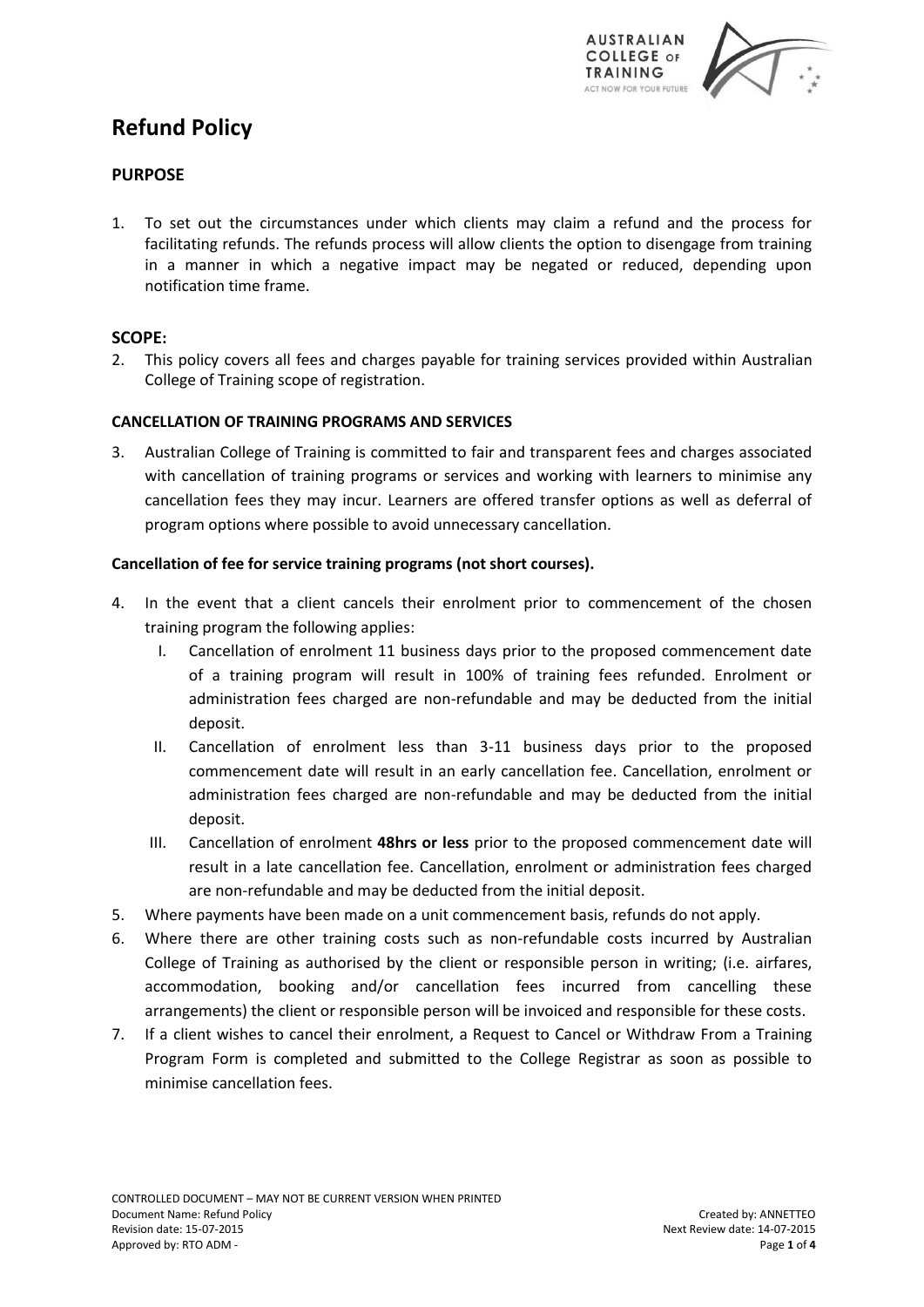



# **Cancellation of training contracts (Apprenticeships and Traineeships**

8. Cancellation of a training contract for an apprenticeship or traineeship is covered by Department of Training and Workforce Development (DTWD) VET fees and charges policy. Cancellations or withdrawals must be advised in writing using the DTWD Cancellation form available on the Apprenticeship Office website or by asking your trainer or the College registrar. No refunds apply for training/units commenced.

# **Cancellation or non-attendance of short courses**

- 9. Short courses are defined as those courses that are comprised of one or more units of competency or non-accredited workshops that do not result in a qualification. These include single unit or clustered unit delivery, industry endorsed skills sets or professional development type workshops.
- 10. In the event that a client cancels their enrolment prior to commencement of the chosen short course, or is a "no show" on the day of commencement the following applies:
	- a) Where learners withdraw with 11 or more business days' notice prior to commencement a refund will be given, no cancellation fee will apply.
	- b) Where learners withdraw between 6-10 business days' notice from commencement an early cancellation fee will apply.
	- c) Where learners withdraw with 3-5 business days' notice prior to commencement a late cancellation fee will apply.
	- d) Where learners withdraw with less than 48hrs notice prior to commencement, 50% of total course fees still apply.
	- e) Non-attendance without prior approved notice ("no show") will incur no refund of the full course fees (100%) or where a partial payment of the course fees has been paid; the responsibility of full payment of the total course fees still remains with the learner or responsible person.
- 11. If learners wish to transfer to another course, or have another person attend in their place, then at least 3-5 business days' notice is to be given. A transfer fee will apply. An enrolment fee will apply to the person taking their place in the course.

### **College cancellation of training programs or short courses**

- 12. Australian College of Training reserves the right to cancel a training program or short course if insufficient enrolment is received prior to the commencement. If a training program or short course is cancelled, prospective participants will be duly notified and where possible a suitable alternative will be offered.
- 13. If the alternative is not suitable to the learner, a full refund of total tuition fees will be applied. If learners opt to transfer to another training program or short course other than the original course enrolled in, no transfer fees apply.

### **Withdrawals from training programs or short courses**

14. Where a client has commenced a training program or short course and wishes to withdraw from the remainder of the program, all tuition fees and charges for training commenced are not refundable including resources.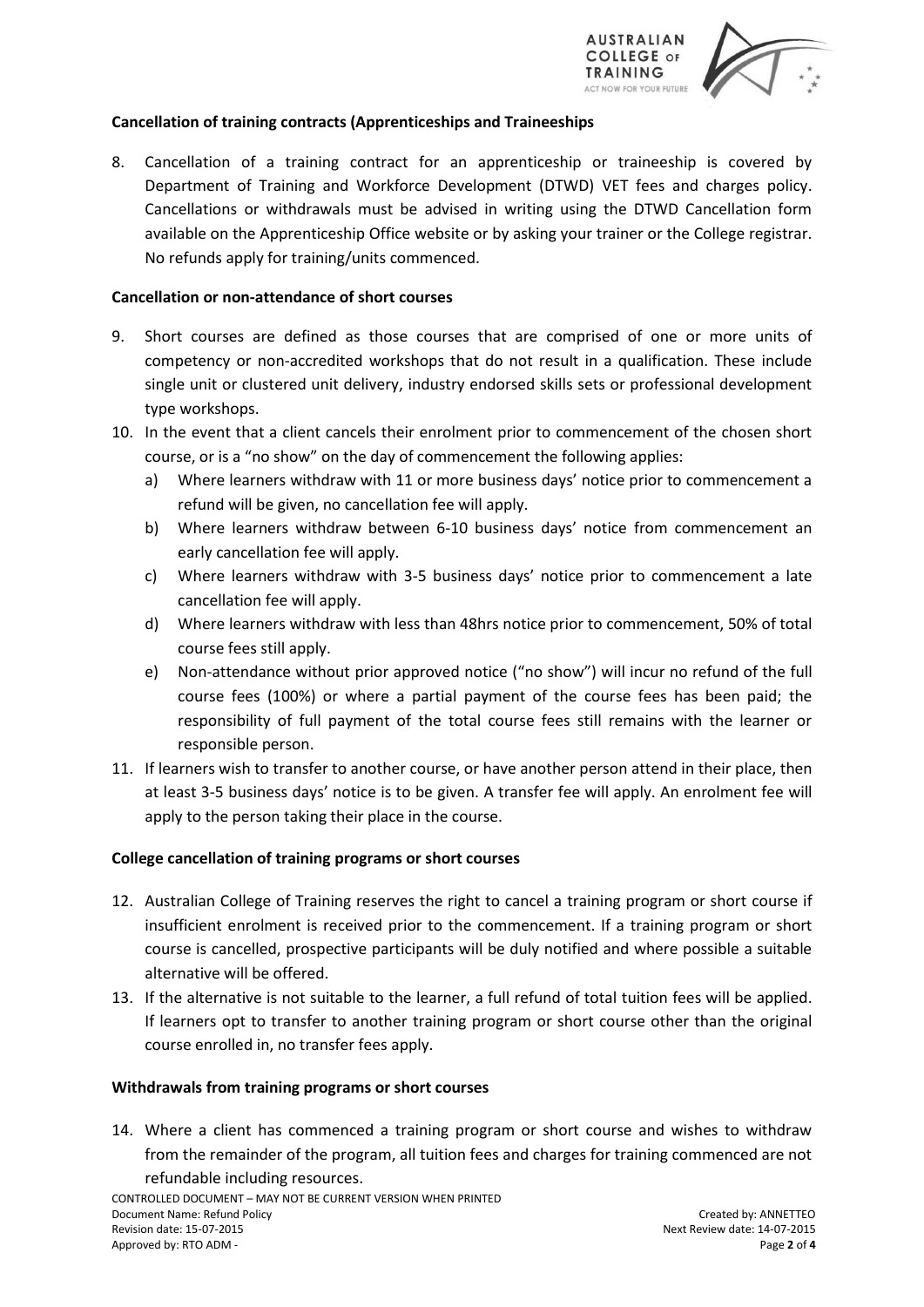



15. In the event of a withdrawal from a training program that has commenced and where clients are in an instalment payment arrangement, and tuition fees and charges are still due for training that has been commenced, the learner or responsible person is still liable for all outstanding monies owed to Australian College of Training, including any debt recovery costs incurred by the College due to not finishing the training program.

# **NON-REFUNDABLE FEES AND CHARGES**

- 16. The following fees and charges are not refundable**:** 
	- a) Enrolment fee
	- b) Tuition and resource fees once training is commenced
	- c) Recognition application fee
	- d) Recognition of prior learning fees (RPL) once RPL has commenced
	- e) Any assessment fees where a "not yet competent" outcome is reported
	- f) Any miscellaneous costs incurred by the College on behalf of the client

### **Cancellation and Refund Terms and Conditions**

- a) If clients wish to cancel their enrolment written advice to cancel must be provided a minimum 11 business days' notice prior to the commencement date of the training program or short course to receive a full refund. Cancellation fees apply if shorter notice is provided.
- b) Non-attendance ("no show") without approved notice will incur full course cost.
- c) The term "commencement" in this policy refers to the first day of the first program attended by the client, or in the instance of work-based learning/distance or e-learning, the client's nominated commencement date on their enrolment form, the first contact with their trainer to complete a training plan and/or receive resources, whichever is the first instance.
- d) If a client commences a short course, but does not complete the short course, the full course fee is still payable.
- e) If clients wish to transfer to another training program or short course, then at least 3-5 business days' notice is to be given. Transfer fees apply and are non-refundable.
- f) In the event of a withdrawal from a training program that has commenced and where clients are in an instalment payment arrangement, and tuition fees and charges are still due for training that has been commenced, the learner or responsible person is still liable for all outstanding monies owed.
- g) If an enrolment is terminated by the College for a breach of Learner Code of Conduct or as a result of non-attendance or extended non-participation (3 months or more or irregular participation) no refund applies.
- h) In exceptional cases of financial hardship or other extenuating circumstances, the client may make an application for full or partial refund in writing to the General Manager. Outcomes of such requests are at the discretion of the General Manager. Refer to Special Circumstances Policy for defined grounds for financial hardship or special/extenuating circumstances.
- i) The resource fees paid in addition to tuition fees for resource and/or text books are nonrefundable. Resource books cannot be returned after purchased.
- j) Administration fees and charges are non-refundable.
- k) Recognition application kits are non-refundable.